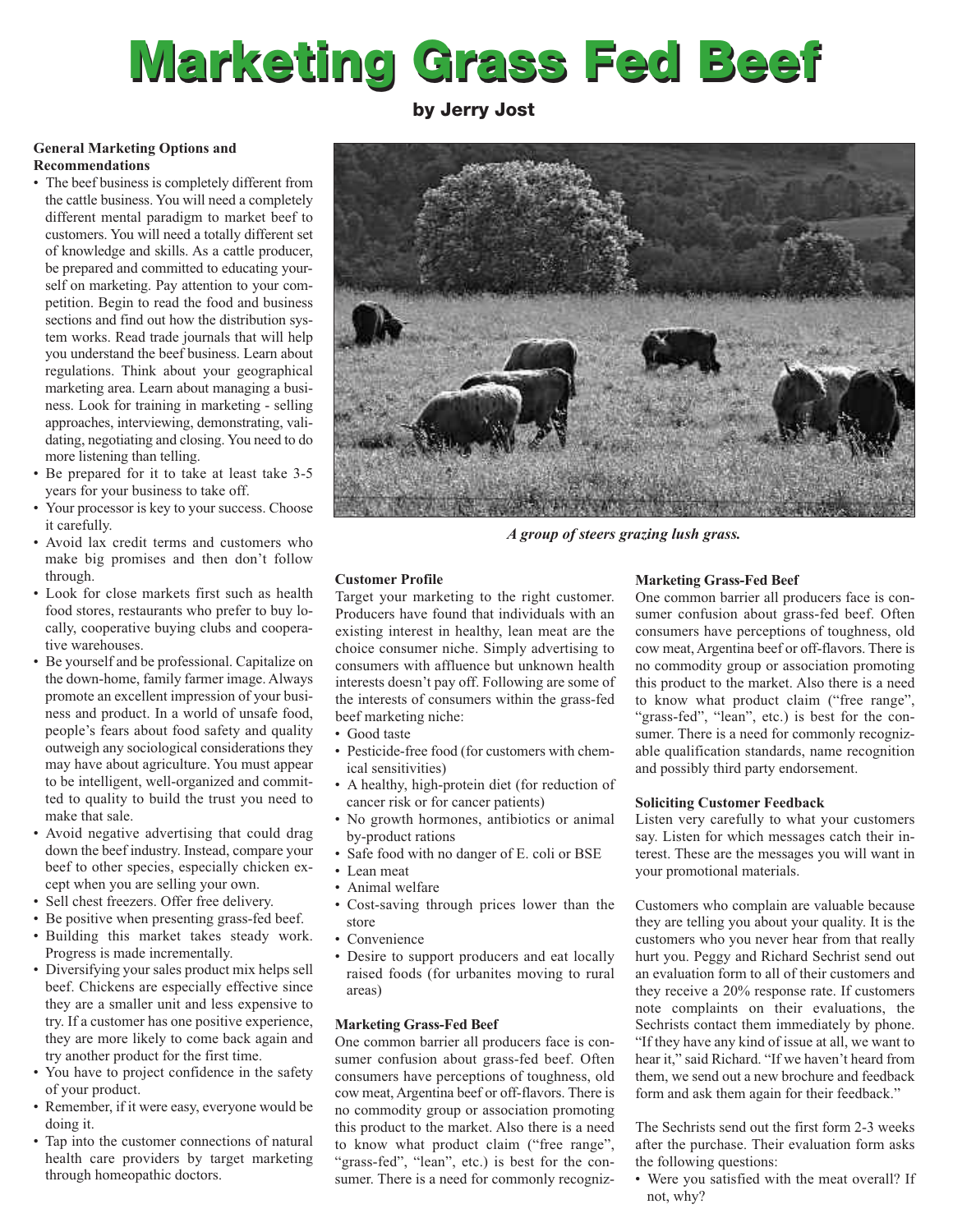- Do you feel that you know how to handle lean beef in preparation and cooking? Would additional recipes be helpful?
- How many times a week do you eat beef?
- Would you recommend this beef to your friends?
- Do you want to make a brief statement that we can use in our brochure for marketing beef? If so, please use the back of the page for comments.
- Are you interested in whole processed range-fed chicken? If so, how many per month? Whole processed rabbit? If so, how many per month?

#### **Customer Education**

Customers need to be re-educated about beef preparation. Customers are likely to overcook grass-fed beef and cook all the moisture out of it.

Word of mouth advertising can be slow. Direct mail often has a low rate of response. A major constraint is being in a low margin market that doesn't allow for high marketing expenditures. The inconvenience of direct purchases adds additional barriers. A farm newsletter helps maintain contact with customers. A simple and regular newsletter can be used to highlight special farm attractions and price discounts.

Encourage farm visits. The folks who come to visit will advertise for you. Use testimonials from customers and dieticians in attractive, organized and intelligent promotional materials. It pays to look professional and ready for success.

#### **Cooking Tips**

Cooking instructions and recipes are key to helping customers have a positive first experience. Instruct customers that grass-fed beef will be more lean, so they should cut their cooking time by a third. Ground meat must reach an internal temperature of 160 degrees. Covering ground beef will keep it more moist and more quickly raise the temperature. Use liquids (olive oil, salt water, teriyaki sauce) on grilled beef to keep it moist.

One grilling tip is to take the beef off the grill before it's done to the desired point. The heat will continue to rise in meat for 10 minutes following grilling. Argentinian cooks continually baste grilled meat with salt water. A marinade can be used to soak cuts during grilling.

#### **Selling at Farmers' Markets**

Take orders over the phone and at farmers'markets for future deliveries at the farmers' market. Then you will have much of your freezer space spoken for when you go to market. In addition, the customer has agreed to come to purchase from you. Old customers flocking to your stall will attract new customers.

# **USDA GRASS FED STANDARDS**

Grass (Forage) Fed—Grass and forage shall be the feed source consumed for the lifetime of the ruminant animal, with the exception of milk consumed prior to weaning. The diet shall be derived solely from forage consisting of grass (annual and perennial), forbs (e.g. , legumes, Brassica), browse, or cereal grain crops in the vegetative (pre-grain) state. Animals cannot be fed grain or grain byproducts and must have continuous access to pasture during the growing season. Hay, haylage, baleage, silage, crop residue without grain, and other roughage sources may also be included as acceptable feed sources. Routine mineral and vitamin supplementation may also be included in the feeding regimen. If incidental supplementation occurs due to inadvertent exposure to non-forage feedstuffs or to ensure the animal's well being at all times during adverse environmental or physical conditions,

the producer must fully document (e.g. , receipts, ingredients, and tear tags) the supplementation that occurs including the amount, the frequency, and the supple-

> Strive for regular hours at the farmers' market so that your time is well compensated for. This point may take a few years to reach, but if you have 50 - 75% of your freezer space spoken for, and you tell all customers that you will be at your market stall at a specific time, it will make the experience much more efficient for you. Also ask customers if they would like a monthly reminder call about purchases.

#### **Marketing Grass-Fed Beef Packaging**

Cyrovac packages let the customer see their purchases. This is extremely important, especially for the new customer. Use cyrovac on everything except soup bones. Expect to pay 10 cents per pound extra for this service. The cyrovac can stretch over the corners of the meat, reducing the thickness of the plastic. A higher quality plastic with wide sealed borders will reduce the chances of damaged packaging. Give bulk customers the option of paper or cyrovac.

Ask the butcher to make square packages of the ground beef and beef cubes. They pack better and fit in store shelves nicely. The processor puts a pound of ground beef in a cyrovac package and then flattens the packages to fill corners.

Customers want to buy beef that is packaged like beef in the store (i.e. smaller portion size, cyrovac packaging, no carcass weights that confuse them, etc.). Few customers are willing to buy a quarter or half of a beef. An alternative is to sell boxed packages of various cuts. These boxes can range in size from 20 to 70 pounds.

#### **Restaurants**

Sell soup bones to restaurant chefs. Because your beef was grass-fed, the soup bones will be more flavorful. And if you use a small locker, your soup bones will be "higher yielding." These things get chefs really excited!

#### **Selection of Meat Cuts**

Put some rounds, if not all, into one-pound packages of closely trimmed "beef cubes" perfect for stews, stir fries or kabobs. This product is very versatile in the kitchen and it can increase the return from hard-to-move round

One grilling tip is to take the beef off the grill before it's done to the desired point. The heat will continue to rise in meat for 10 minutes following grilling. Argentinian cooks continually baste grilled meat with salt water. Amarinade can be used to soak cuts during grilling.

# **Selling at Farmers' Markets**

Take orders over the phone and at farmers'markets for future deliveries at the farmers' market. Then you will have much of your freezer space spoken for

when you go to market. In addition, the customer has agreed to come to purchase from you. Old customers flocking to your stall will attract new customers.

Strive for regular hours at the farmers' market so that your time is well compensated for. This point may take a few years to reach, but if you have 50 - 75% of your freezer space spoken for, and you tell all customers that you will be at your market stall at a specific time, it will make the experience much more efficient for you. Also ask customers if they would like a monthly reminder call about purchases.

#### **Marketing Grass-Fed Beef Packaging**

Cyrovac packages let the customer see their purchases. This is extremely important, especially for the new customer. Use cyrovac on everything except soup bones. Expect to pay 10 cents per pound extra for this service. The cyrovac can stretch over the corners of the meat, reducing the thickness of the plastic. A higher quality plastic with wide sealed borders will reduce the chances of damaged packaging. Give bulk customers the option of paper or cyrovac.

Ask the butcher to make square packages of the ground beef and beef cubes. They pack better and fit in store shelves nicely. The processor puts a pound of ground beef in a cyrovac package and then flattens the packages to fill corners.

Customers want to buy beef that is packaged like beef in the store (i.e. smaller portion size, cyrovac packaging, no carcass weights that confuse them, etc.). Few customers are willing to buy a quarter or half of a beef. An alternative is to sell boxed packages of various cuts. These boxes can range in size from 20 to 70 pounds.

#### **Restaurants**

Sell soup bones to restaurant chefs. Because your beef was grass-fed, the soup bones will be more flavorful. And if you use a small locker, your soup bones will be "higher yielding." These things get chefs really excited!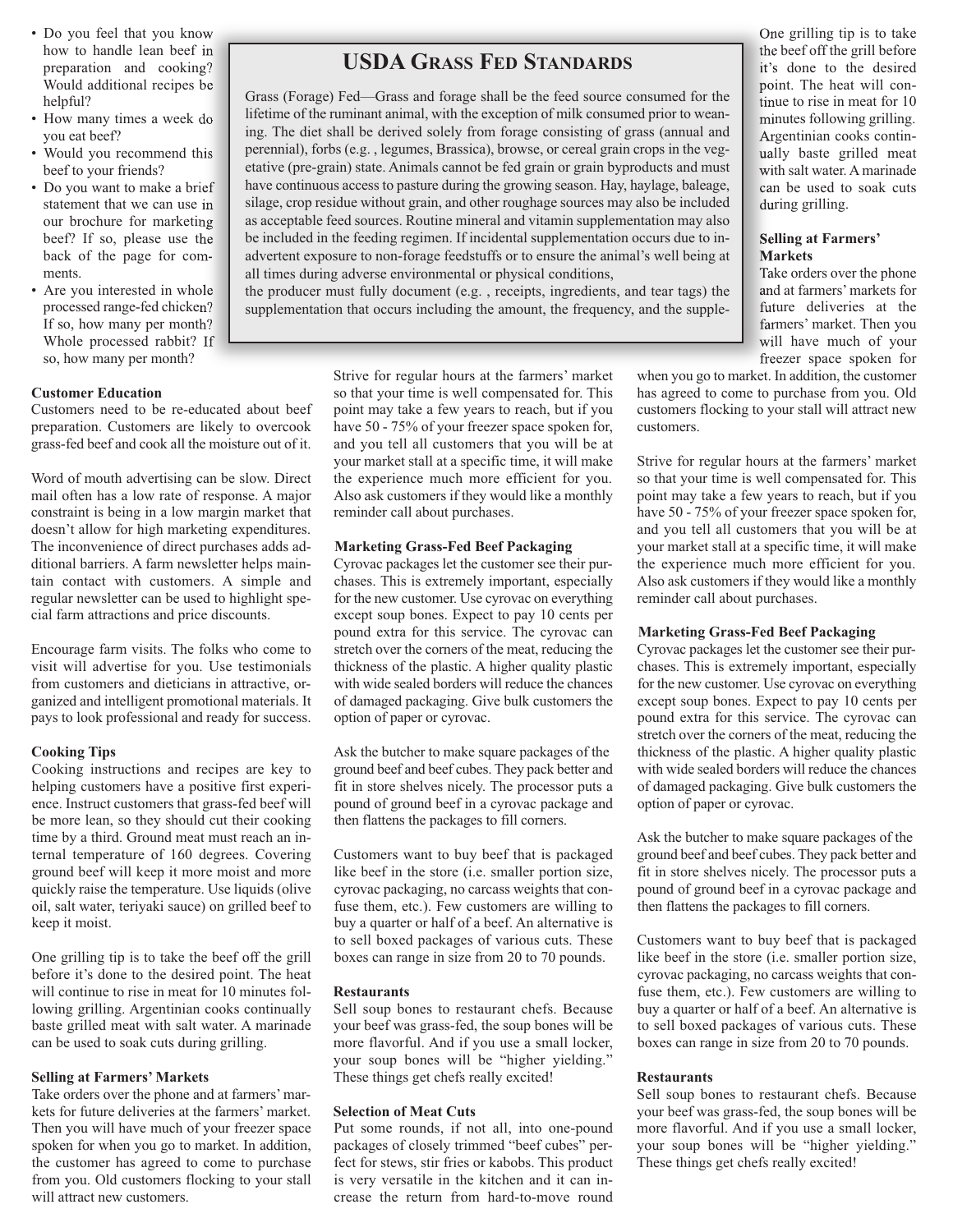#### **Selection of Meat Cuts**

Put some rounds, if not all, into one-pound packages of closely trimmed "beef cubes" perfect for stews, stir fries or kabobs. This product is very versatile in the kitchen and it can increase the return from hard-to-move round steaks at no extra butchering cost.

Use cull cows for extra ground beef if necessary. Using all the cuts (except tenderloins) for the ground beef will make exceptional ground beef and it will give you a much higher gross margin than steer or heifer beef because of the relatively low cull cow market price. The tenderloins can be sold for \$10 or \$12 per pound. An overnightmarinated and grilled tenderloin can be very satisfying.

#### **Nutritional Labeling & Product Claims**

A generic "check off' label saves costs on label printing and design. Such a label would have boxes for all cuts and the butcher merely puts an "X" on the appropriate box.

Distinct advantages of grass-fed beef are taste and leaness. Any claims that compare grass-fed beef with other meats must comply with a zero tolerance prohibition. That means your facts and figures must be exact and verifiable. If out of compliance, Food Safety Inspection Service (FSIS) can intervene and conduct verification lab tests. With standard nutritional labeling in which you state how much fat or nutrients there are in a serving without any comparisons to other meat cuts, there is a more forgiving 20% tolerance for error. The Nutrition Labeling and Education Act of 1990 (NLEA) requires nutrition labeling for most foods (except meat and poultry) and authorizes the use of nutrient content claims and appropriate FDA-approved health claims.

The regulations, most of which went into effect in 1994, call for nutrition labeling for most foods. In addition, they set up voluntary programs for nutrition information for many raw foods, including the 20 most frequently eaten fruits, vegetables and fish (under FDA's voluntary point-of-purchase nutrition information program) and the 45 best-selling cuts of meat (under USDA's program).

The US Food and Drug Administration web site for food labeling regulation information is at http://vm.cfsan.fda.gov/label.html. Food produced by small businesses is exempt under 1993 amendments to NLEA. The NLEA amendments provide for a system in which exemptions are based on the number of people a company employs and the number of units within a product line it makes yearly.

Under this system, the allowances for each factor are gradually lowered. After May 1997, only businesses with fewer than 100 full-time equivalent employees producing fewer than 100,000 units within a product line for U.S. distribution can qualify for an exemption. Almost all companies seeking an exemption will have to notify FDA that they meet the criteria. Those that do not have to notify FDA are U.S. firms with fewer than 10 employees making fewer than 10,000 units of a food in a year.

Although these foods are exempt, they are free to carry nutrition information when appropriate, as long as it complies with the new regulations. Also, they will lose their exemption if their labels carry a nutrient content or health claim or any other nutrition information. Further information about the small business exception can be found at:

http://vm.cfsan.fda.gov/~dms/sbel.html.

A summary of the NLEA standards states the following: FSIS requires mandatory nutrition labeling for most meat and poultry products except raw, single-ingredient products. Packages of chili and hot dogs, for instance, must bear nutrition labeling panels.

FSIS encourages voluntary nutrition labeling on raw, single-ingredient meat and poultry products, such as beef roasts, raw chicken breasts and ground beef. While descriptive claims like "light" and "low-fat" have long been used on food labels, their meaning (and their usefulness in helping consumers plan a healthful diet) will now be defined in regulations. FSIS has set specific requirements for using the following terms: free, less, light (lite), high, low, reduced, lean, more, and extra lean. For example, if a meat or poultry processor describes an individual food as "low in fat," the food must meet the specific FSIS definition: three grams or less of fat per reference amount customarily consumed (RACC) by an individual. If an individual food is described as "low in calories," it cannot contain more than 40 calories per RACC.

In addition, meat and poultry products can use the terms "lean" or "extra lean" if they meet specific definitions. Lean refers to a serving of meat and poultry with less than 10 grams of fat, 4.5 grams or less of saturated fat and less than 95 milligrams of cholesterol per 100 grams. Extra lean refers to meat and poultry with less than five grams of fat, less than two grams of saturated fat and less than 95 milligrams of cholesterol per 100 grams. Often the brand name of a product will use a nutrient content claim, for example, "Lean Cuisine." FSIS permits use of a nutrient content claim in a brand name if the product meets the required definition of the term. A brand name containing a descriptive term that is not defined by the regulation is permitted only if it was in use prior to November 27, 1991 (the date of the proposal). If a firm adopted the brand name after November 27, 1991, it must petition FSIS to use the term. Based upon the above, following are some summary points:

• Direct marketers who sell processed meat products such as hot dogs or sausages must affix a nutrition label in compliance with the NLEA, unless the marketer is exempt as a small business. It is not clear whether the label

must be affixed if the processor fails to qualify as a small business.

- If you use the term "lean" or make representations concerning your product as a source of fatty acids or other nutrients, the product must comply with the NLEA label requirements, including laboratory analysis to back up the representations.
- If lean is on the label, you will need to meet lean standards. Tests cost approximately \$30 for fat, \$135 for saturated fat and \$112 for cholesterol.

#### **USDA Grading Standards**

Some producers use USDA grading cards to bracket their product within the select to midchoice. This allows them to maintain product consistency. The rest is marketed through residual markets. Another producer has beef that is 40% leaner than choice. Most producers find USDA standards a barrier to marketing their grass finished beef. An illustration of this contradiction is the USDA's food pyramid which tells consumers to eat less fat. However, USDA's grading system with prime and select turns the food pyramid upside down.

#### **Aging**

Aging is critical to tenderness and taste. Generally producers recommend at least 7-10 days for aging. "Aged for 21 Days" can be an excellent marketing tool as a measure of quality. It is something only some of the smaller lockers can offer.

If a carcass can sit at room temperature for 40 minutes before chilling, enzymes begin tenderizing to reduce cold muscle shortening. The risk with this chill delay is populating surface bacteria. Misting the hot carcass with vinegar and water in a one-to-one ratio in a mister squirt bottle helps to depopulate bacteria. Ideally, the plant will have a drip cooler to cool down the carcass and then an aging cooler to reduce temperature fluctuations. Bacteria will bloom on the lean meat first while the fat protects the carcass. The bacterialaden meat first appears shiny and then colors to green with an odor. Mold with hair on the carcass is desirable to European consumers.

Evaporators in the processing plant will collect and distribute the bacteria throughout the chill room. You can check out a processor by smell. A ripe smell indicates high bacteria.

#### **Product Pricing**

One producer recommends the following points:

- Add 25 cents per pound as a marketing cost until you figure out exactly what your marketing costs are.
- If you are going to offer "per cut" prices, make sure you mark them well above the prices you figured for bulk orders. There will be a lot more handling and time in marketing per pound. Local grocery store prices can serve as a good gauge.
- Compare your price per pound for an average cut of beef to the average grocery store price per pound. It is worthwhile to spend some